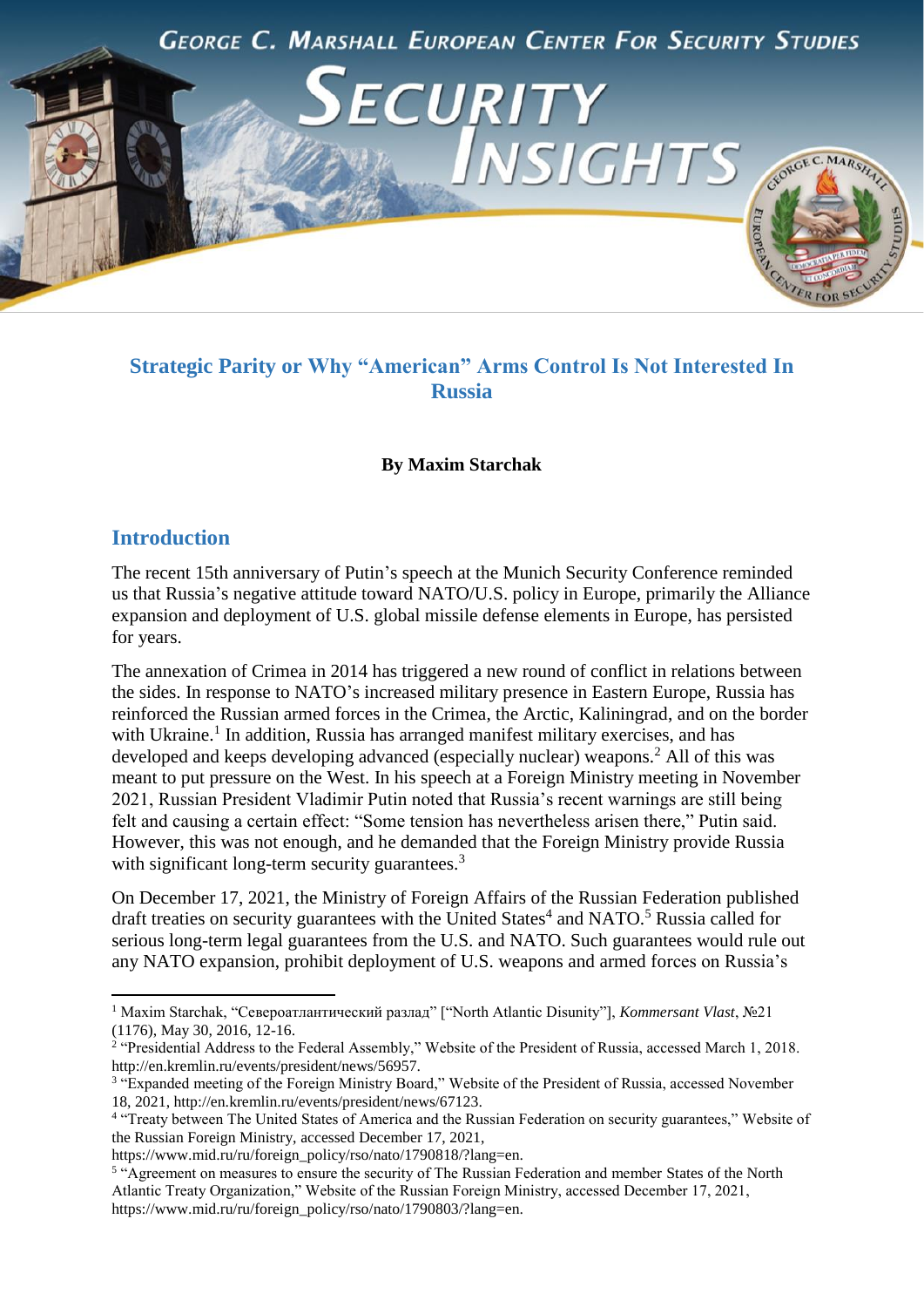western borders, prohibit deployment of land-based intermediate-range and shorter-range missiles and nuclear weapons outside U.S. homeland, and initiate the return of such weapons that have been already deployed outside of the United States. Russia suggested that NATO return the armed forces and armaments to their 1997 state. Russia also insisted on stopping flights of heavy bombers equipped for nuclear or non-nuclear armaments or deploying surface warships of any type in the areas outside national airspace and national territorial waters respectively, from where they can attack targets in the territory of the other Party.

In the Russian military theory, strategic parity is the basis of military-strategic stability.<sup>6</sup> Seeking a return from NATO to the borders of 1997, President Putin wants to return to a time when strategic parity was not threatened. Having put forward these demands, President Putin essentially delivered an ultimatum – either you agree to them or Russia will respond militarily. Despite the similarity of the claims with Putin's Munich speech 2007<sup>7</sup>, nobody issued ultimatums. Today the entire situation is different. Having attacked Ukraine in February 2022, Moscow began to implement its threats, showing that it is, indeed, very serious. The preservation of strategic parity has received military implementation.

## **Russia's Complaints**

 $\overline{a}$ 

What makes this kind of ultimatum possible today? What is the point of being so hasty and reckless? There seem to be multiple reasons. First of all, on June 12, 2020, NATO gave Ukraine the status of an enhanced opportunity partner. In other words, Russia fears that Ukraine's membership in NATO is being systematically promoted, and that the presence of NATO troops, including short- and intermediate- range missiles on the border with Russia, is becoming more and more likely to happen.

Since 2014, Ukraine has been receiving extensive military assistance from NATO countries, and since 2018, they have been getting Javelin anti-tank missiles from the United States. Moscow opposes the advancement of these NATO armaments to the Russian border and is totally against the membership of the former Soviet republics in NATO.<sup>8</sup>

The second reason is that in 2021 the U.S. Missile Defense Agency launched the deployment of Aegis Ashore combat systems in Poland, including Mk-41 launchers, which are almost identical, in the opinion of the Russian Foreign Ministry, to those used on U.S. Navy ships to launch Tomahawk cruise missiles (the Russian Foreign Ministry believes this violated the existing INF Treaty).<sup>9</sup> According to Deputy Defense Minister Alexander Fomin, the fact that the United States launched a Tomahawk cruise missile from the Mk-41 land-based launcher on August 16, 2018, after it declared its withdrawal from the INF Treaty on August 2, 2018,

<sup>6</sup> Военно-стратегический паритет, *Энциклопедия РВСН* (Белгород: РВСН, 2009) ("Military-strategic parity" in *Encyclopedia of Strategic Missile Forces* (Belgorod: SNF, 2009)),

https://encyclopedia.mil.ru/encyclopedia/dictionary/details\_rvsn.htm?id=12825@morfDictionary.

<sup>&</sup>lt;sup>7</sup> "Speech and the Following Discussion at the Munich Conference on Security Policy," Website of the President of Russia, accessed February 10, 2007, http://en.kremlin.ru/events/president/transcripts/24034.

<sup>8</sup> See the speech of Russian Deputy Foreign Minister Alexander Grushko, *RT*, June 19, 2021,

https://russian.rt.com/ussr/news/874944-nato-ukraina-spekulyacii.

<sup>&</sup>lt;sup>9</sup> Interview by Director of the Department for Nonproliferation and Arms Control of the Russian Foreign Ministry Mikhail Ulyanov, *RIA Novosti*, September 18, 2015, https://ria.ru/20150918/1259924861.html; "Comment by the MFA of Russia on the U.S. Department of State's Annual Report on Adherence to and Compliance with Arms Control, Nonproliferation, and Disarmament Agreements and Commitments," Website of the Russian Foreign Ministry, accessed April 29, 2017, https://archive.mid.ru/ru/foreign\_policy/news/- /asset\_publisher/cKNonkJE02Bw/content/id/2740264?p\_p\_id=101\_INSTANCE\_cKNonkJE02Bw&\_101\_INST ANCE\_cKNonkJE02Bw\_languageId=en\_GB.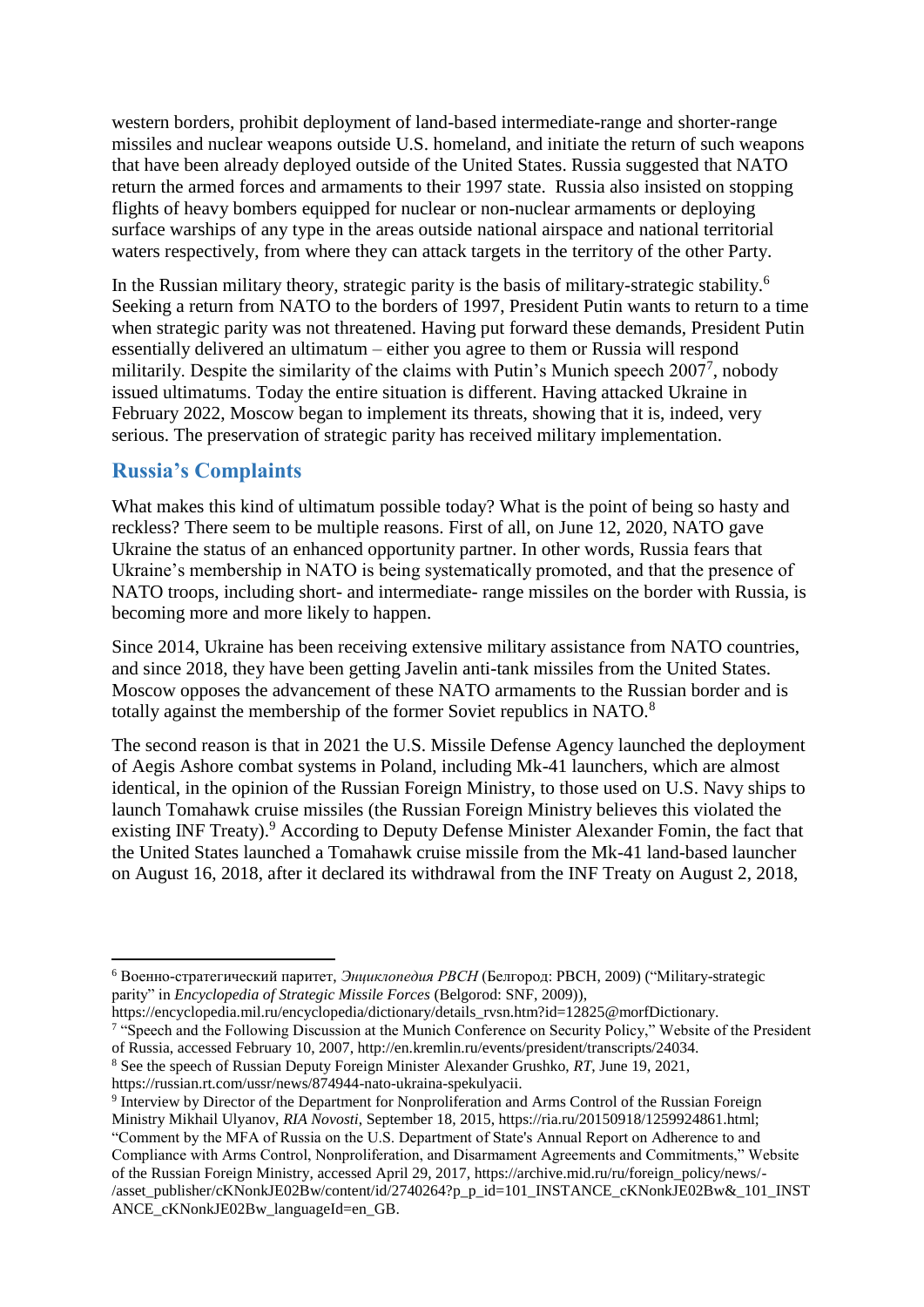confirms the strike capability of the American missile defense system.<sup>10</sup> Thus, given that the range of the Tomahawk missile is 2500 km, it is potentially capable of hitting many strategic targets in the territory of Russia. It is expected that this missile defense base becomes officially operational in 2022.

In addition, the Standard Missile-6 Dual II missile, capable of engaging both air and surface targets, causes discontent. Its tests were actively conducted in 2021. This means, as President Putin says, the U.S. missile defense system has new offensive capabilities,  $11$  which means Moscow's claims have always been justified.

Third, Moscow is disappointed with NATO's current nuclear policy. The Russian Foreign Ministry considers NATO to be too easy on the nuclear weapons deployment. The use of nuclear weapons in different situations involves more and more uncertainties, with thresholds being decreased through the use of force as well.<sup>12</sup>

The Russian Foreign Ministry sees equipping some of the U.S. Trident II SLBMs with W76- 2 'tactical' nuclear warheads as a demonstration step in this direction.<sup>13</sup> U.S. SLBMs will be armed with these warheads as of 2024. Also, Moscow is not pleased with U.S. plans to deploy new B-61-12 nuclear bombs with reduced power and increased accuracy in Europe. Moscow feels that decreasing power while increasing accuracy of such weapons raises the risk of their use.<sup>14</sup>

According to the Foreign Ministry, low-power nuclear warheads are capable of solving a wide range of not just tactical, but also strategic tasks.<sup>15</sup> For example, the potential for the B61-12 carrier aircraft to be located at NATO bases in the states bordering Russia, changes the status of these nuclear weapons. They will be able to easily reach the facilities of the central industrial district of Russia, as well as major cities, including Moscow. This makes it possible to perceive the B-61-12 as part of the strategic offensive forces of the United States. According to Russian Ambassador to the United States Anatoly Antonov, "it is precisely such practical steps that have a significant destabilizing effect on nuclear deterrence."<sup>16</sup>

**.** 

<sup>&</sup>lt;sup>10</sup> Briefing by the Deputy Minister of Defense of the Russian Federation Colonel-General Alexander Fomin for military attaches and representatives of embassies of foreign states, *Red Star*, December 29, 2021, [http://redstar.ru/rossiya-rasschityvaet-na-seryoznyj-konstruktivnyj-razgovor-v-interesah-vsej-evropy/.](http://redstar.ru/rossiya-rasschityvaet-na-seryoznyj-konstruktivnyj-razgovor-v-interesah-vsej-evropy/)

<sup>&</sup>lt;sup>11</sup> "Address by the President of the Russian Federation", Website of the President of Russia, accessed February 21, 2022, http://en.kremlin.ru/events/president/news/67828.

<sup>12</sup> Interview by Deputy Minister of Foreign Affairs Sergey Ryabkov, *Interfax*, December 18, 2021, https://www.interfax.ru/interview/810198.

<sup>&</sup>lt;sup>13</sup> "Commentary by the Information and Press Department (MFA of Russia) on Executive Summary of the 2020 Adherence to and Compliance with Arms Control, Nonproliferation, and Disarmament Agreements and Commitments (Compliance Report) – United States Department of State," Website of the Russian Foreign Ministry, accessed April 23, 2020[, https://archive.mid.ru/foreign\\_policy/news/-](https://archive.mid.ru/foreign_policy/news/-/asset_publisher/cKNonkJE02Bw/content/id/4104977?p_p_id=101_INSTANCE_cKNonkJE02Bw&_101_INSTANCE_cKNonkJE02Bw_languageId=en_GB)

[<sup>/</sup>asset\\_publisher/cKNonkJE02Bw/content/id/4104977?p\\_p\\_id=101\\_INSTANCE\\_cKNonkJE02Bw&\\_101\\_INST](https://archive.mid.ru/foreign_policy/news/-/asset_publisher/cKNonkJE02Bw/content/id/4104977?p_p_id=101_INSTANCE_cKNonkJE02Bw&_101_INSTANCE_cKNonkJE02Bw_languageId=en_GB) ANCE\_cKNonkJE02Bw\_languageId=en\_GB.

<sup>&</sup>lt;sup>14</sup> Website of the Russian Foreign Ministry, "Comment by the MFA of Russia on the U.S. Department of State's Annual Report on Adherence to and Compliance with Arms Control, Nonproliferation, and Disarmament Agreements and Commitments," April 29, 2017.

<sup>&</sup>lt;sup>15</sup> "Комментарий Департамента информации и печати МИД России в связи с «сигнальной» версией доклада Госдепартамента США о соблюдении международных договоров и соглашений в области контроля над вооружениями, разоружения и нераспространения" ("Comment by the Information and Press Department of the Russian Foreign Ministry in connection with the "signal" version of the report of the US State Department on compliance with international treaties and agreements in the field of arms control, disarmament and non-proliferation"), Website of the Russian Foreign Ministry, accessed April 23, 2017,

https://archive.mid.ru/foreign\_policy/news/-/asset\_publisher/cKNonkJE02Bw/content/id/4104977. <sup>16</sup> Sergei Gusarov, "'Стратегические носители становятся оружием поля боя': Антонов назвал фактор дестабилизации ядерного сдерживания в мире" ("Strategic carriers become weapons of the battlefield":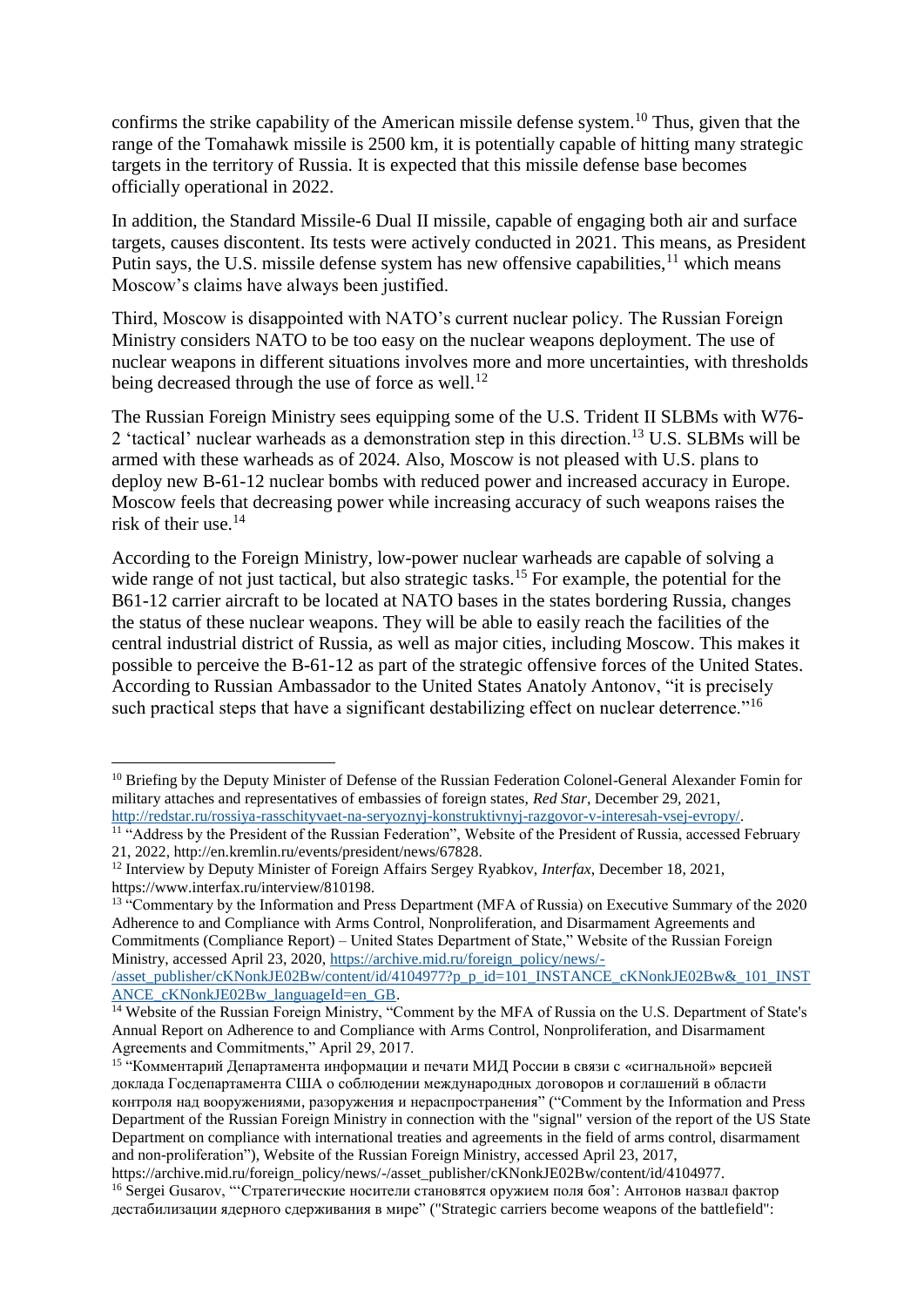Another complaint, according to the Foreign Ministry, is that the United States continues to involve European non-nuclear NATO countries in so-called "joint nuclear operations" in violation of the NPT.<sup>17</sup> Moreover, as the Russian Defense Ministry points out, the Eastern European Air Force began to participate in the Steadfast Noon nuclear exercise, and the total number of countries participating in the exercise increased from six to nine and the number of carrier aircraft participating increased from twenty to fifty.<sup>18</sup>

Moreover, NATO Secretary General Jens Stoltenberg said on November 19, 2021, that if Germany refuses to deploy U.S. nuclear weapons, the Alliance could easily find alternatives to deploy them in other European countries.<sup>19</sup> This statement was perceived by the Russian Foreign Ministry as a confirmation of the fiasco of the 1997 NATO-Russia Founding Act.<sup>20</sup> According to the Act, NATO member-states confirmed that they had no intentions, plans, or reasons to deploy nuclear weapons on the territory of the new NATO members, and they had no need to change any aspect of NATO nuclear force development or NATO nuclear policy.

The fourth reason for the rush and the presentation of an ultimatum is that in August 2021 it became known that the 56th Artillery Command in Europe, which during the Cold War was responsible for the Pershing intermediate-range missiles eliminated under the INF Treaty, had been recreated. Moscow considered this a warning for future deployment of short- and medium-range missiles in Europe. Although the NATO Secretary General claims that the Alliance will not respond in kind to Russia's destabilizing behavior and has no intention to deploy new nuclear missiles on European territory, Russia does not trust these statements. It is clear that Moscow is not satisfied with declarations; it sees an actual policy that threatens its national security. Moscow believes that short- and intermediate- range missiles in Europe are not a concept, but an upcoming reality. This will result in "a confrontation, it will be the next round, this will be the emergence of such means from our side," points out the Russian Foreign Ministry.

The United States reconstituted the 41st Field Artillery Brigade in Germany in 2018, and as of 2020, there are thirty-two artillery missile launchers located there. In addition, two European members of NATO, Romania and Poland, have recently purchased seventy-four American HIMARS artillery missile launchers, and the first systems are to be delivered in 2022. According to U.S. Army Major Brennan Devereaux, as the INF Treaty has been terminated and long-range precision fire has been established as the number one development priority of the U.S. Army, the capabilities of artillery missile launchers are likely to grow exponentially over the next five years.<sup>21</sup> In other words, it is likely that Moscow sees the advancement of long-range high-precision weapons as a threat comparable to short- and intermediate- range missiles.

When it comes to HIMARS artillery systems, Moscow can raise the same claims that NATO has against Iskander-M missile system. The upgraded ATACMS short-range ballistic

https://www.nato.int/cps/en/natohq/opinions\_188772.htm.

https://ria.ru/20211119/razmeschenie-1759838694.html.

<sup>1</sup> Antonov called the factor of destabilization of nuclear deterrence in the world), *RT*, September 5, 2020, https://russian.rt.com/world/article/780490-antonov-destabilizaciya-yadernoe-sderzhivanie.

<sup>&</sup>lt;sup>17</sup> Website of the Russian Foreign Ministry, "Comment by the MFA of Russia on the U.S. Department of State's Annual Report on Adherence to and Compliance with Arms Control, Nonproliferation, and Disarmament Agreements and Commitments," April 29, 2017.

<sup>18</sup> *TASS*, December 27, 2021, [https://tass.ru/armiya-i-opk/13311295.](https://tass.ru/armiya-i-opk/13311295)

<sup>&</sup>lt;sup>19</sup> Speech by NATO Secretary General Jens Stoltenberg at the German Atlantic Association 'NATO Talk' Conference 2021, NATO Website, accessed November 19, 2021,

<sup>20</sup> Speech by Deputy Foreign Ministry Alexander Grushko, *RIA Novosti*, November 19, 2021,

<sup>21</sup> Brennan Deveraux, "Rocket Artillery Can Keep Russia Out of the Baltics," *War on the rocks*, May 20, 2021, https://warontherocks.com/2021/05/rocket-artillery-can-keep-russia-out-of-the-baltics/.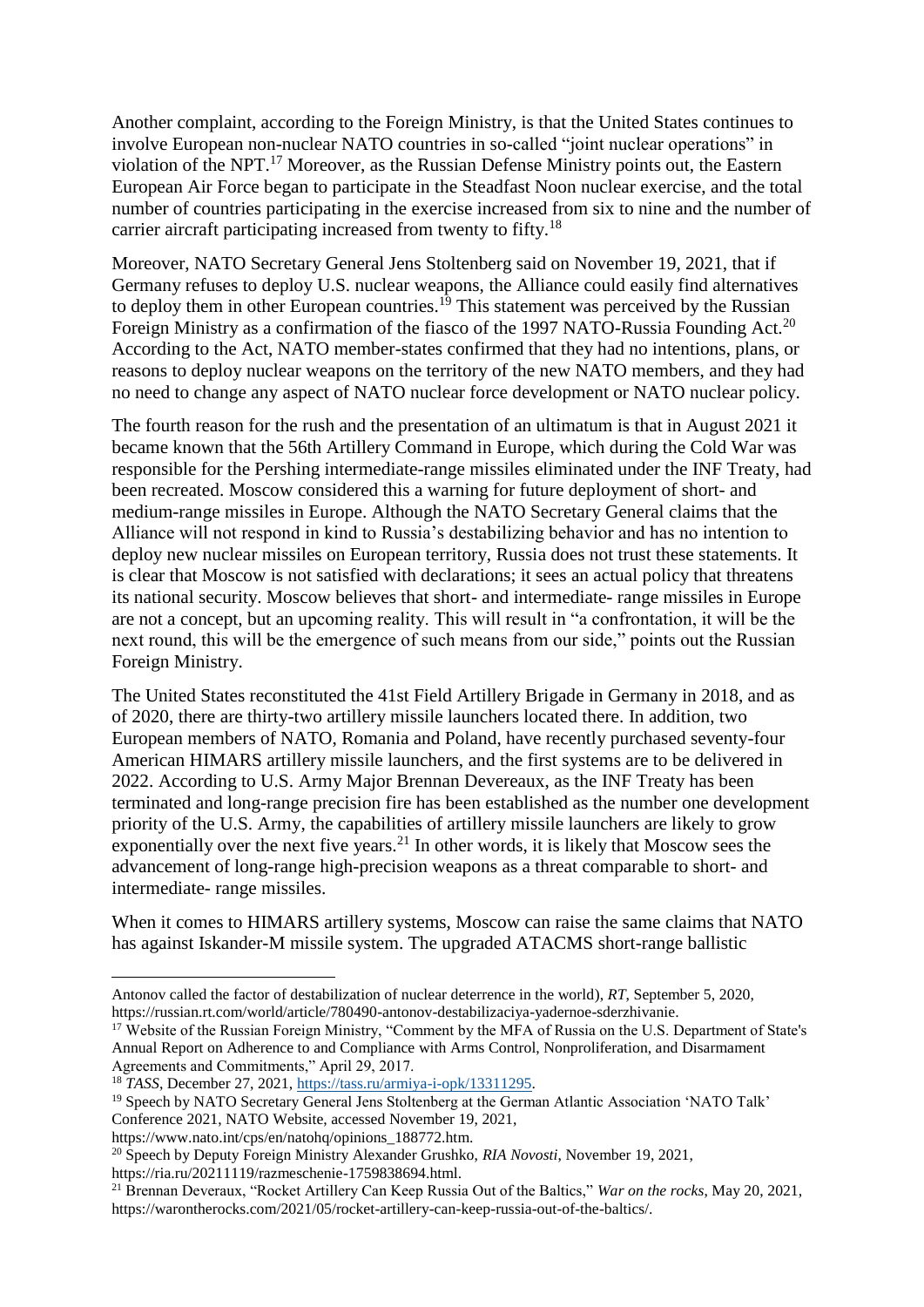operational-tactical missiles can be launched from HIMARS launchers. A new high-precision strike missile, the PrSM, is already being developed and tested to replace the ATACMS. Although no official upper limit is published, previously available estimates suggest that the missile would be capable of flying a range of at least 499 kilometers.<sup>22</sup> Moscow may question that PrSM range.

Furthermore, in December 2016, the Polish Ministry of National Defense signed a contract with the United States to supply JASSM-ER missiles. With a range of about 1000 kilometers, it means that in the airspace of Poland, the F-16s can shoot through the whole Russian Kaliningrad region and hit targets in Belarus, all the way to its capital, Minsk.

Apart from this, Moscow claims that there are risks of escalation and incidents. The Russian Defense Ministry is not happy with the exercises of NATO countries, as they increasingly involve strategic aviation carrying out simulated launches of nuclear missiles at Russian facilities. The number of flights near Russian borders has more than doubled, says the Defense Ministry.<sup>23</sup> For example, in February and March 2021, a task force of U.S. B-1B strategic bombers was deployed in Norway. They had missions in the Arctic and landed in Poland. Strategic bombers regularly fly out of Fairford Air Base in UK to participate in exercises on attacking Russia, as the Russian General Staff and the Aerospace Force report.<sup>24</sup> Also, B-1B and B-52H bombers flew over the Black Sea and Ukraine during 2019-21. In 2021, the number of their flights in this region increased by eighteen percent, and "the minimum distance between strategic bombers and the Russian border in the western part of Crimea was 15 kilometers,"<sup>25</sup> said Deputy Defense Minister Alexander Fomin. Moscow sees this as NATO provocations that could escalate into an armed conflict.

Moscow realizes that missile systems theoretically capable of reaching beyond the INF Treaty are being developed, and conditions are being created to deploy such weapons in Europe. Strike missile systems capable of hitting critical infrastructure are being placed at the Russian border, missile defense systems are being created, and the threshold of nuclear weapons use is being lowered. In addition, uncontrolled expansion of NATO provides grounds for these developments. There are no treaties, or at least no political agreements, that would limit missiles in Europe. Against this background, as Deputy Minister Sergei Ryabkov says, the destabilization risks increase, and the contours of a new crisis become sharper. Indeed, this may be similar to the Cuban Missile Crisis due to its level of danger.<sup>26</sup> The Kremlin probably considered that the threats created in the next couple of years will become irreversible. Because of this, it was important for Moscow to agree on three key issues: nonexpansion of NATO, non-deployment of strike weapons, and termination of involvement of the states that joined the alliance after 1997. Each of these shows the desire to maintain strategic parity with the United States.

**.** 

<sup>22</sup> Ankit Panda, "US Army Conducts Third Test of Precision Strike Missile," *The Diplomat*, May 06, 2020, https://thediplomat.com/2020/05/us-army-conducts-third-test-of-precision-strike-missile/.

<sup>&</sup>lt;sup>23</sup> "Расширенное заседание коллегии Минобороны" ("Expanded Meeting of the Board of the Ministry of Defense"), Website of the President of Russia, accessed December 21, 2021, [http://kremlin.ru/events/president/news/67402.](http://kremlin.ru/events/president/news/67402)

<sup>24</sup> *RIA Novosti*, March 16, 2019, [https://ria.ru/20190316/1551851866.html;](https://ria.ru/20190316/1551851866.html) *RIA Novosti*, September 11, 2020, [https://ria.ru/20200911/ucheniya-1577092246.html;](https://ria.ru/20200911/ucheniya-1577092246.html) *RIA Novosti*, November 23, 2021,

https://ria.ru/20211123/shoygu-1760383305.html.

<sup>25</sup> *Interfax-AVN*, December 27, 2021, https://www.militarynews.ru/story.asp?rid=0&nid=563123&lang=RU. <sup>26</sup> Interview by Deputy Minister of Foreign Affairs of the Russian Federation Sergei Ryabkov, *RIA Novosti*,

December 13, 2021, https://ria.ru/20211213/ryabkov-1763391300.html.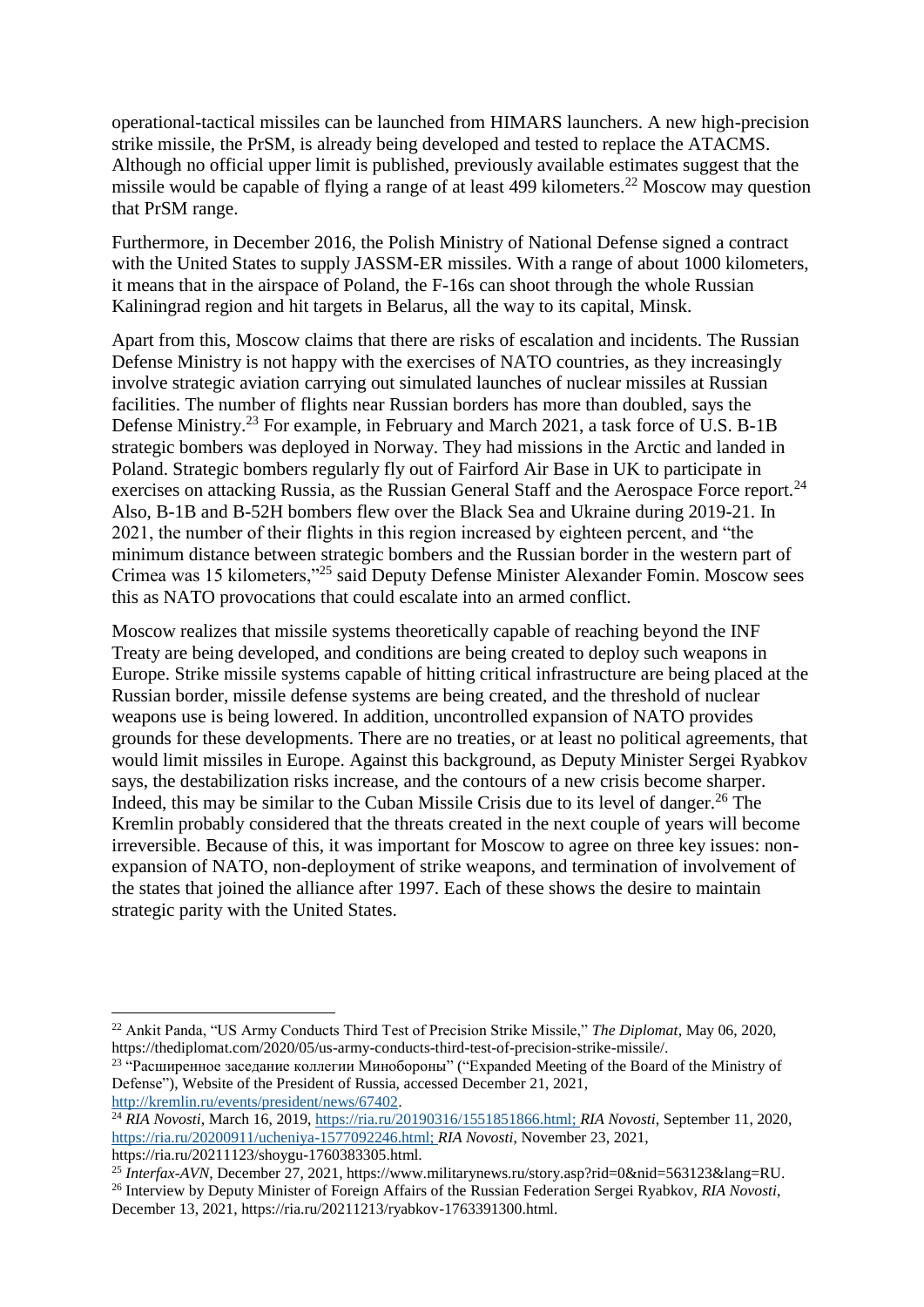# **Strategic Parity**

**.** 

The nuclear doctrine of Russia<sup>27</sup> states that nuclear deterrence is ensured by the presence of combat-ready forces and facilities in the Armed Forces of the Russian Federation. These military threats ensure unacceptable damage to a potential enemy under any conditions by using nuclear weapons.<sup>28</sup> However, with the increase of NATO missile weapons in Eastern Europe, Russia's ability to continue nuclear deterrence is impaired.

Army General Makhmut Gareev, a military theorist, has stated that Russia does not have and will not have "tactical" strike force capabilities (including proximity to U.S. targets) in the foreseeable future. Thus, there is an increasing imbalance in the combat capabilities of the U.S. and Russia's Strategic Nuclear Forces, due to failure to account for the influence of basic military technologies being developed. These technologies include the development of the strike air and naval component of the U.S. general-purpose forces. Another troubling point by Gareev was the planned build-up of the strike capability of the armed forces belonging to the so-called "front-line" NATO member states in order to provide them with counterforce capabilities.<sup>29</sup> Another military theorist, Vladimir Anenkov, says that an increase in counterforce capabilities is one of the disruptive factors for strategic stability.<sup>30</sup>

According to the Ministry of Defense of the Russian Federation, the expansion of NATO to the East has provided extra military forces, weapons, equipment, infrastructure and military facilities, and has moved more than one thousand kilometers closer to the Russian borders. In other words, the operational capabilities of the alliance's land and naval forces have increased, and NATO can now use non-strategic weapons to attack targets in Russia.<sup>31</sup> In fact, Moscow finds itself unhappy that NATO is devaluing the nuclear factor and can now inflict comparable damage without strategic weapons. Moscow's desire to prevent the eastward expansion of NATO is about making sure that weapons that threaten Russia's security do not appear near Russia's borders. Putting forward its demands for the return of NATO strike weapons to the positions of 1997, Moscow says that it is dissatisfied with the fact that its strategic capabilities have been reduced. At the same time, this means that the role of Russian tactical nuclear weapons in a conflict with NATO has increased or will increase.

<sup>&</sup>lt;sup>27</sup> Under the name: Basic Principles of State Policy of the Russian Federation on Nuclear Deterrence.

<sup>&</sup>lt;sup>28</sup> "Основы государственной политики Российской Федерации в области ядерного сдерживания" ("Basic Principles of State Policy of the Russian Federation on Nuclear Deterrence"), Website of the President of Russia, accessed June 2, 2020, http://www.kremlin.ru/acts/bank/45562.

<sup>&</sup>lt;sup>29</sup> The counterforce capability is determined by the ability to hit the enemy's offensive forces before launching, i.e. to deliver a "decapitation strike" that deprives the other side of the means for retaliatory actions. Mahmud Gareev, "The academy of military sciences activities results for 2017 and tasks of the academy in 2018." *Vestnik Akademii Voennyh Nauk*, 2(63) 2018. P.13.

<sup>30</sup> Vladimir Annenkov, "*The Nuclear World: Geopolitical and military-political aspects of Modernity*." (Moscow: KnoRus, 2016), 81-82.

<sup>&</sup>lt;sup>31</sup> Deputy Minister of Defense of the Russian Federation Alexander Fomin at a briefing for military attaches and representatives of foreign embassies. Interfax, December 27, 2021, https://www.interfax.ru/russia/812838.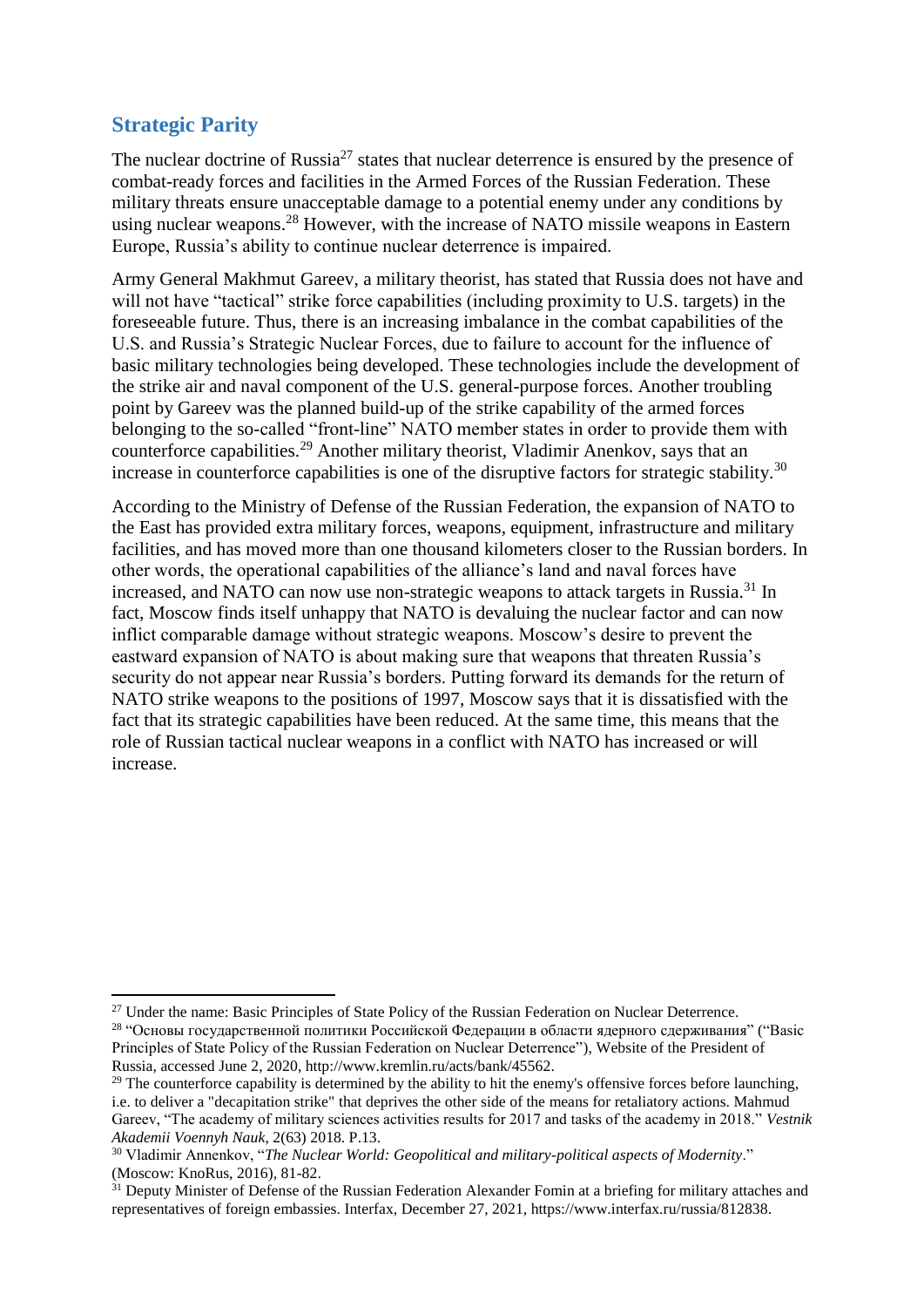# **NATO Response**

The reaction to Russia's proposals in Europe was predictably negative. The presidents and ministers of Finland,<sup>32</sup> Lithuania,<sup>33</sup> Estonia<sup>34</sup> and other European countries expressed that the Russian proposals are an ultimatum and challenge the European security architecture.

On January 26, NATO and the United States provided Moscow with written responses to its proposals.<sup>35</sup> It was made clear to Moscow that the policy of containment and dialogue would continue. The United States and NATO are ready to discuss arms control, including nuclear weapons and ground defense. It was also made clear to Russia that Russia has no veto right over the presence of nuclear weapons, troops, or conventional weapons in NATO countries.<sup>36</sup> NATO is still committed to open policy. Russia will not be able to have any influence on the decision regarding membership of any country or to divide Europe into spheres of influence. Efforts to protect the allies and Ukraine remain in place.<sup>37</sup> Moreover, the United States authorized \$200 million of additional security assistance to Ukraine<sup>38</sup> and in February it approved the deployment of 3,000 U.S. troops to Poland, Germany, and Romania.<sup>39</sup> In January, NATO started to increase its military presence in Eastern Europe amidst the increase in Russia's forces along the Ukrainian border. $40$ 

Ultimately, President Putin said that Russia's fundamental concerns were ignored. "We haven't seen adequate consideration of our three key requirements concerning the prevention of NATO expansion, the refusal to deploy strike weapons systems near the Russian borders as well as the return of the military infrastructure to NATO's 1997 borders when the NATO-Russia Founding Act was signed,"<sup>41</sup> said the president of Russia. According to Deputy

**<sup>.</sup>** <sup>32</sup> "Tasavallan presidentti Sauli Niinistön uudenvuodenpuhe" ("New Year's speech by President of the Republic Sauli Niinistö"), President of Finland Website, accessed January 1, 2022,

https://www.presidentti.fi/puheet/tasavallan-presidentti-sauli-niiniston-uudenvuodenpuhe-1-1-2022/. <sup>33</sup> Oliver Moody, Marc Bennetts, "Nato must arm Ukraine to repel invasion by Putin's Russia, says Lithuania," *The Times*, December 22, 2021, https://www.thetimes.co.uk/article/nato-must-arm-ukraine-to-repel-invasionby-putins-russia-says-lithuania-99xrbt3mz.

<sup>34</sup> "Estonian President Opposes Discussions on Russia's Security Proposals", *Sputnik International*, December 24, 2021, https://sputniknews.com/20211224/estonian-president-opposes-discussions-on-russias-securityproposals-1091773473.html.

<sup>&</sup>lt;sup>35</sup> See: "US offered disarmament measures to Russia in exchange for deescalation of military threat in Ukraine." *El Pais*, February 2, 2022, https://english.elpais.com/usa/2022-02-02/us-offers-disarmament-measures-to-russiain-exchange-for-a-deescalation-of-military-threat-in-ukraine.html.

<sup>&</sup>lt;sup>36</sup> Michael Crowley and David E. Sanger, "U.S. and NATO Respond to Putin's Demands as Ukraine Tensions Mount", *New York Times*, January 26, 2022, https://www.nytimes.com/2022/01/26/us/politics/russia-demandsus-ukraine.html.

<sup>37</sup> "Press conference by NATO Secretary General Jens Stoltenberg," NATO Website, accessed January 26, 2022, [https://www.nato.int/cps/en/natohq/opinions\\_191254.htm;](https://www.nato.int/cps/en/natohq/opinions_191254.htm) "Remarks Antony J. Blinken, Secretary of State," U.S. Department of State Website, accessed January 26, 2022, [https://www.state.gov/secretary-antony-j](https://www.state.gov/secretary-antony-j-blinken-at-a-press-availability-13/)[blinken-at-a-press-availability-13/;](https://www.state.gov/secretary-antony-j-blinken-at-a-press-availability-13/) "Secretary Blinken's Call with NATO Secretary General Stoltenberg," U.S. Department of State Website, accessed December 23, 2021, https://www.state.gov/secretary-blinkens-call-withnato-secretary-general-stoltenberg-10/.

<sup>38</sup> "Biden approves \$200 mn aid for Ukraine under Emergency Powers: Report," *Business Standard*, January 12, 2022, https://www.business-standard.com/article/international/biden-approves-200-mn-aid-for-ukraine-underemergency-powers-report-122011200098\_1.html.

<sup>&</sup>lt;sup>39</sup> Natasha Bertrand, Barbara Starr and Jeremy Herb, "US troops to deploy to Eastern Europe amid Ukraine crisis," *CNN*, February 3, 2022, https://edition.cnn.com/2022/02/02/politics/us-troops-europe-russia/index.html. <sup>40</sup> "NATO Allies send more ships, jets to enhance deterrence and defence in eastern Europe," NATO Website, accessed 24 Jan. 2022, https://www.nato.int/cps/en/natohq/news\_191040.htm.

<sup>&</sup>lt;sup>41</sup> "Пресс-конференция по итогам российско-венгерских переговоров" ("Press conference on the results of the Russian-Hungarian negotiations"), Website of the President of Russia, accessed February 1, 2022, http://kremlin.ru/events/president/news/67690.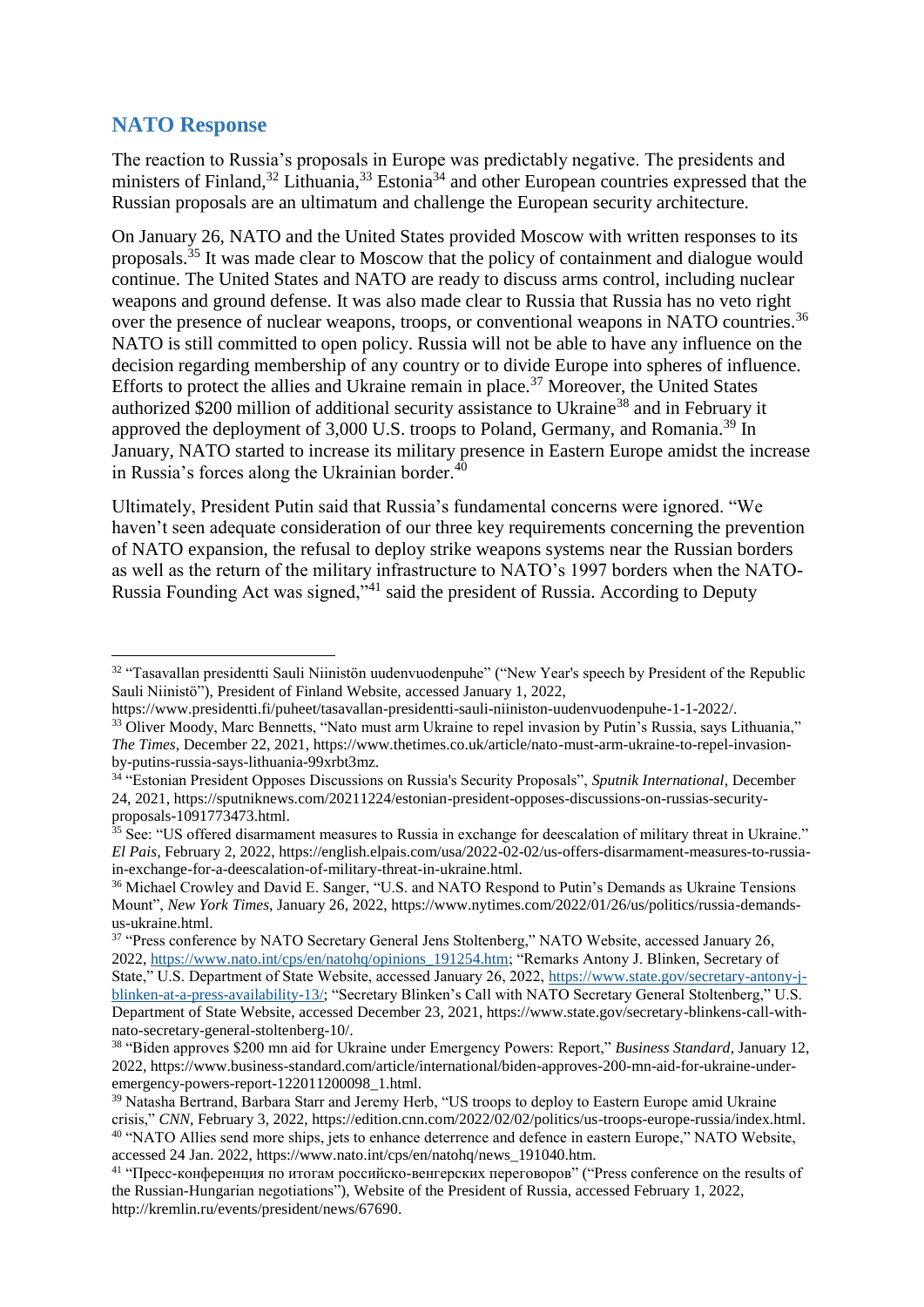Foreign Minister Sergei Ryabkov, there is no point in discussing other issues that are secondary to the non-expansion of NATO.<sup>42</sup>

### **Why Arms Control Proposed by the United States is Impossible**

The United States has said that based on Russia's equivalent commitments, it was ready to explore an enhanced exercise notification regime and nuclear risk reduction measures, including strategic nuclear bomber platforms. These are transparency measures first and foremost. However, Russia has proposed limiting flights of heavy bombers outside national airspace, including within the Alliance.<sup>43</sup> Moscow actually proposed a unilateral ban on U.S. bombers not only flying near Russian borders, but also flying to the airbases of its NATO allies. Of course, Russia positively reacted to possible restrictions on the United States,<sup>44</sup> but it is unlikely that Washington would take such unilateral steps.

Next, the United States offered to open a discussion on the control of land-based intermediate- and shorter-range missiles. However, this is not of interest to Moscow. Throughout all the years of Vladimir Putin's presidency, the INF Treaty has been a source of discontent. For example, Putin first threatened to withdraw from the INF Treaty if the United States withdrew from the ABM Treaty back in 2000 in an interview with Welt am Sonntag.<sup>45</sup> In 2007, Yury Baluevsky, Chief of the Russian General Staff, suggested the same.<sup>46</sup> In the same year, Vladimir Putin raised this topic in Munich, and former Russian Defense Minister Sergei Ivanov frankly called the Soviet-American treaty a ""relic of the Cold War" and said that ""it cannot go on like this forever."<sup>47</sup>

On June 19, 2013, Vladimir Putin again expressed skepticism about the INF Treaty and called the USSR's decision to abandon medium-range missiles "controversial, to say the least." "But the decision has been made, and, in fact, we must act according to the realities of today," the president stated.<sup>48</sup> However, Russia could not unilaterally withdraw from the INF Treaty. "As a matter of principle, Russia did not want to be seen as a conflict starter and threat maker, and it could not count on U.S. support in this step,<sup>349</sup> says General Evgeny Buzhinsky.

The moratorium on the deployment of short- and intermediate- range missiles proposed by Russia in August 2019 is likely the same gesture as the proposed draft treaties. The Kremlin probably understood that the United States, dissatisfied with Russia's compliance with the INF Treaty, would not take this proposal seriously. However, it was important for Moscow to show that by rejecting this proposal, the United States confirmed that it was the first to start

https://mid.ru/ru/foreign\_policy/news/1799157/?lang=en.

<sup>1</sup> <sup>42</sup> "Interview to RTVi," January 13, 2022, https://rtvi.com/spetsgost/zamglavy-mid-ryabkov/.

<sup>&</sup>lt;sup>43</sup> Website of the Russian Foreign Ministry, "Treaty between The United States of America and the Russian Federation on security guarantees," December 17, 2021.

<sup>44</sup> "Press release on submitting a written reaction to the US response concerning security guarantees," Website of the Russian Foreign Ministry, accessed February 17, 2022,

<sup>&</sup>lt;sup>45 "</sup>Interview with the newspaper "Welt am Sonntag" (Germany)," Website of the President of Russia, accessed June 11, 2000, http://www.kremlin.ru/events/president/transcripts/interviews/24202.

<sup>46</sup> Vladimir Soloviev, "Разведка словом" ("Intelligence by the word"), *Kommersant*, February 17, 2007, https://www.kommersant.ru/doc/743637.

 $47$  Ibid.

<sup>&</sup>lt;sup>48</sup> "Как критиковали Договор о ликвидации ракет средней и меньшей дальности" ("How the Intermediate-Range Nuclear Forces Treaty was criticized"), *TASS*, August 2, 2019, https://tass.ru/info/6724624.

<sup>49</sup> Evgeny Buzhinsky, "Есть ли будущее у Договора о ликвидации ракет средней и меньшей дальности" ("Is there a future for the Intermediate-Range Nuclear Forces Treaty"), *Security Index*, No. 3 (110), Volume 20, 151.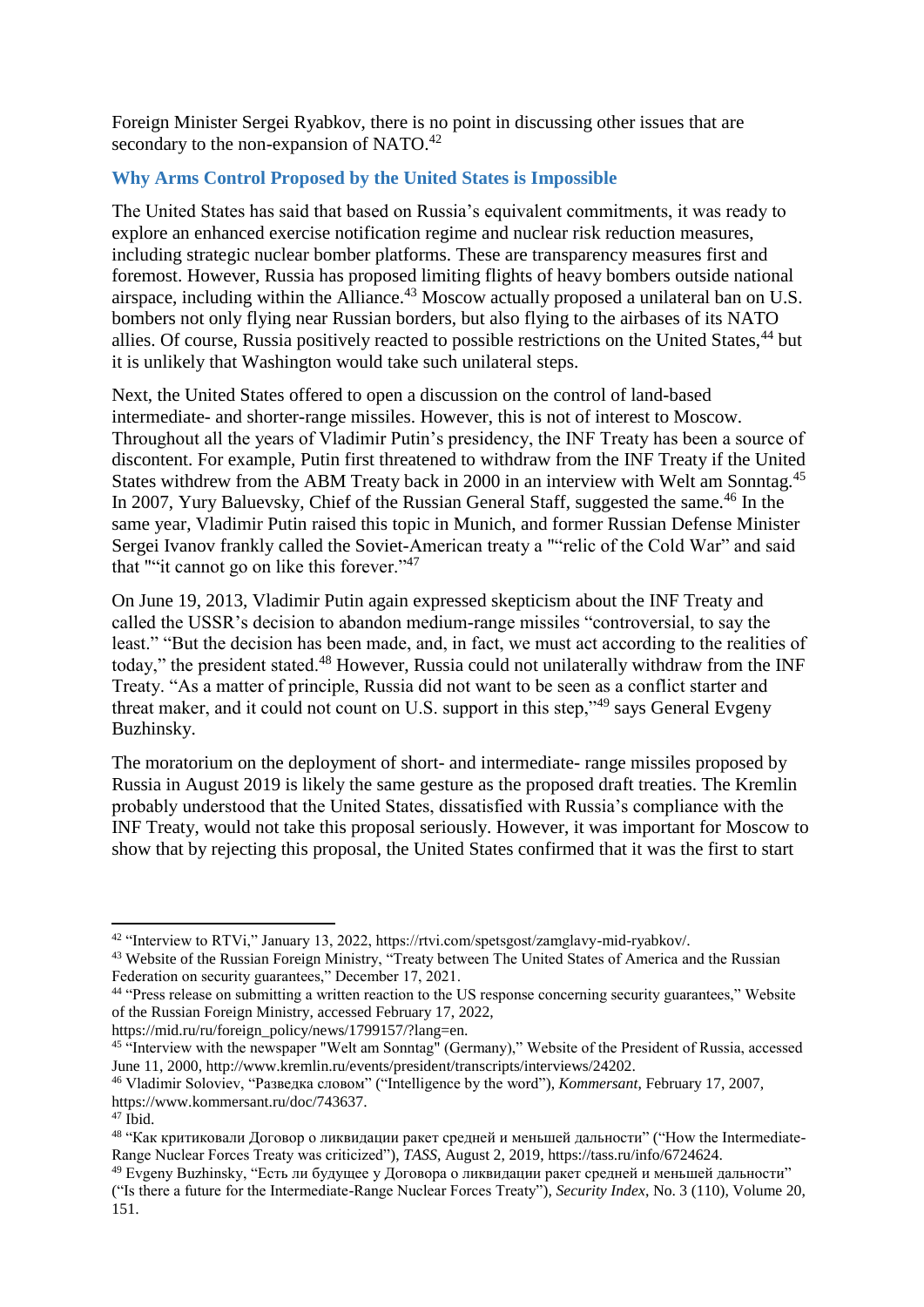production of the intermediate range missiles and was preparing for its deployment in Europe.

In addition, a moratorium on deployment is not the same as a moratorium on creation. Russia does not want to bind itself to an obligation not to produce or test short- and intermediaterange missiles. Even if the United States agreed to a moratorium on the deployment of landbased short- and intermediate- range missiles in Europe, Russia could continue to produce them. Amid mutual mistrust, any Russian missile systems relocating across the country's western regions would cause tension.

Moreover, in its response to the United States on February  $17<sup>50</sup>$  Moscow, linking the problems of the intermediate range missiles with the discussion of the overall security architecture, made it clear that the INF Treaty itself is not of value. "Debates on the post INF Treaty without the common security architecture are pointless," presidential spokesman Dmitry Peskov said at the end of January.<sup>51</sup> That is, Moscow was ready to discuss the INF Treaty only if it would help it achieve concessions on the deployment of missile defense systems and the deployment of other strike weapons in Eastern Europe.

The United States was ready to discuss transparency mechanisms to verify the absence of Tomahawk cruise missiles at Aegis Ashore facilities in Romania and Poland if Russia suggests similar transparency measures at two bases in Russia that accommodate groundbased missiles.<sup>52</sup> According to *The Wall Street Journal*, it was Warsaw that insisted on a response inspection of missile systems located in Kaliningrad.<sup>53</sup>

However, transparency of the U.S. missile defense system does not solve the missile defense problem for Moscow. This could only confirm that U.S. missile defense systems will not carry Tomahawk strike missiles. And that is only part of the problem. The impact of missile defense on strategic parity in Russian politics is permanent. The military doctrine of the Russian Federation declares that the creation and deployment of strategic missile defense systems disrupting global stability and existing balance of forces in the nuclear missile sphere is a major external military threat.

In 2007, Vladimir Putin declared that deployment of the U.S. missile defense system in Europe can be compared to deployment of Pershing missiles in Europe in the early 1980s. The threat is absolutely the same, and the U.S. missile defense units deployed in Europe are an integral part of the U.S. strategic nuclear weapons.<sup>54</sup> He repeated it in  $2016^{55}$  and in late  $2021$ <sup>56</sup> According to Putin, ballistic missiles are most vulnerable during launch, and that is why it is better to have the interceptor as close as possible. In other words, U.S. missile defense in Europe is an attempt to upset the strategic nuclear balance.<sup>57</sup> Therefore, even the potential ability of missile defense to shoot down ballistic missiles can reduce or affect the nuclear parity between Russia and the United States.

1

<sup>55</sup> *TASS*, May 13, 2016, https://tass.ru/politika/3279509.

<sup>&</sup>lt;sup>50</sup> Website of the Russian Foreign Ministry, "Press release on submitting a written reaction to the US response concerning security guarantees," February 17, 2022.

<sup>51</sup> *TASS*, January 27, 2022, https://tass.com/politics/1393885.

<sup>52</sup> See: *El Pais*, February 2, 2022.

<sup>53</sup> William Mauldin and Michael R. Gordon, "U.S. Delivers Response to Russian Demands Amid Ukraine Crisis," *The Wall Street Journal*, January 26, 2022, https://www.wsj.com/articles/u-s-delivers-response-torussian-demands-amid-ukraine-crisis-11643220014.

<sup>54</sup> *RIA Novosti*, April 27, 2007, https://ria.ru/20070427/64541142.html.

<sup>56</sup> "Meeting with Defence Ministry leadership and defence industry heads," Website of the President of Russia, accessed November 1, 2021, http://en.kremlin.ru/events/president/news/67051.

<sup>57</sup> *1TV Chanel*, May 13, 2016, https://www.1tv.ru/news/2016-05-13/302109-

vladimir\_putin\_soobschil\_kakim\_budet\_otvet\_rossii\_na\_razvertyvanie\_amerikanskih\_baz\_v\_polshe\_i\_rumynii.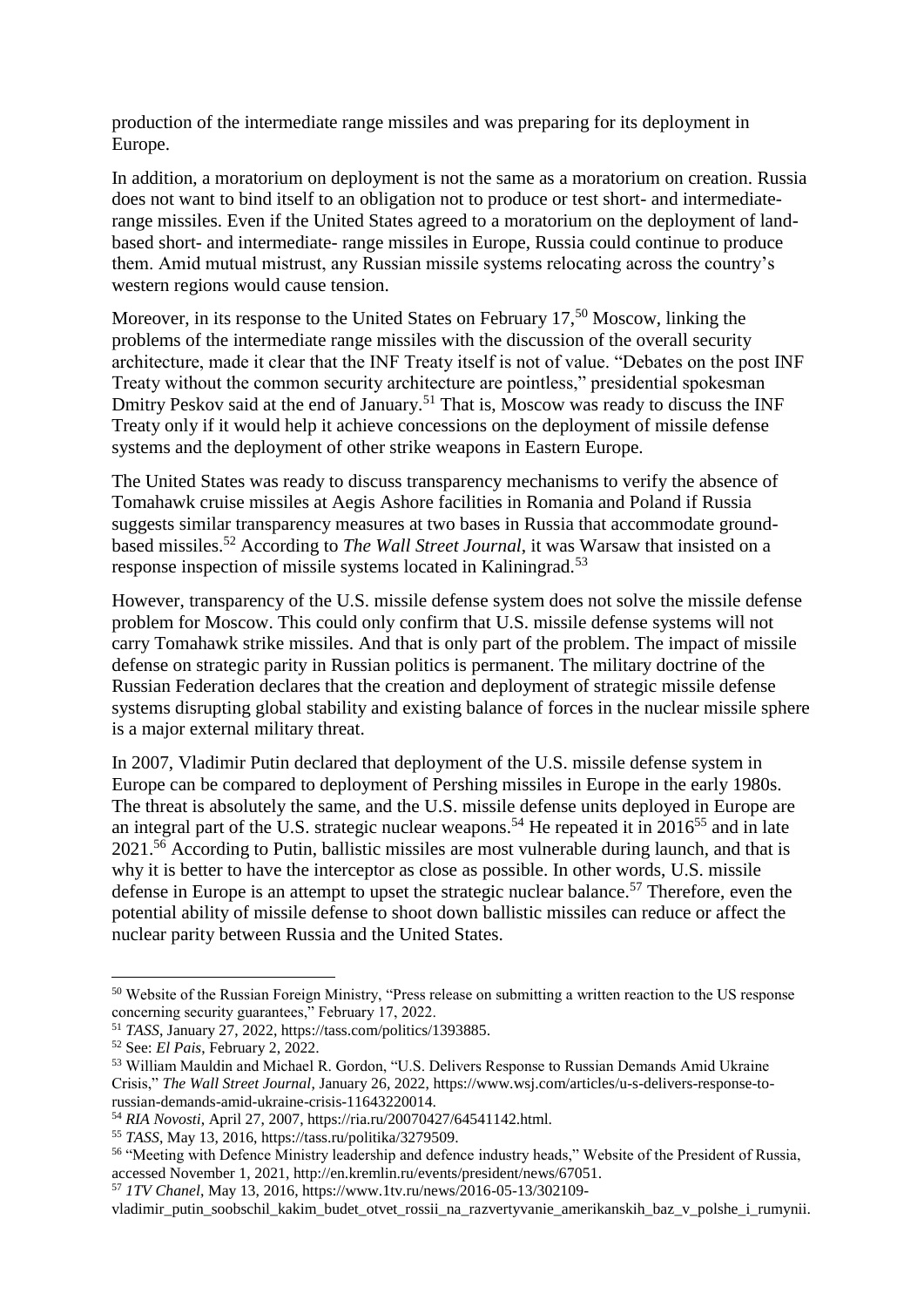For Russia, it is about the fact that missile defense systems can be quite effective at protecting the initiator of a strategic nuclear exchange from a retaliatory strike. The latter strike is carried out by strategic forces that include naval and land-based ballistic missiles survived by the first attack. If just a few missiles are left, say a few dozen, then missile defense systems can at least hypothetically minimize the damage from retaliatory use of strategic nuclear missiles to an "acceptable limit." In these circumstances, both sides of a potential conflict may conclude that in an escalating armed confrontation the most "rational" strategy, from the purely military point of view, may be to launch a massive nuclear strike first. This, in turn, is a factor that destabilizes the strategic balance and ruins mutual nuclear deterrence.<sup>58</sup>

The U.S. proposed including new types of intercontinental delivery vehicles with nuclear warheads in future arms control agreements and initiating a dialogue on all types of nuclear weapons, including so-called "non-strategic nuclear weapons." Russia already includes Sarmat and Avangard as part of New START. And they were potentially ready to discuss other types of weapons, in particular Poseidon, Burevestnik, and Kinzhal. However, as stated in the response of the U.S. Foreign Ministry, for Russia, strategic stability is not only a matter of controlling nuclear weapons, it is also a consideration of all weapons that could have an impact on strategic parity. That is, Moscow was actually ready to put its latest weapons under control in response to the control of the U.S. missile defense system. This was difficult to imagine, both then and now.

In the context of an imbalance in the conventional arms of Russia and NATO, and the active deployment of strike weapons in Eastern Europe, the role of TNWs for Russia is only growing. Finally, as a compromise step in this direction, Moscow proposes to withdraw American nuclear weapons from Europe, but this proposal is unrealistic so far. This means that even with the continuation of negotiations, it would be extremely difficult to achieve real agreements.

## **Russia's Invasion of Ukraine and Arms Control**

1

Russia's invasion of Ukraine has shown that Moscow is ready to implement the so-called military-technical responses to the West and to achieve strategic stability as it sees it. In the speech, anticipating the recognition of the independence of the DPR and the LPR, President Putin said that the medium-range missiles being developed by the United States will definitely appear in Ukraine. This means that the missiles can hit objects throughout the European territory of Russia, as well as beyond the Urals, and the time of their approach to Moscow will be reduced to 4-5 minutes.<sup>59</sup> Later, presidential spokesman Dmitry Peskov said that Putin is angry at those people in Ukraine who want to be part of NATO in order to place U.S. nuclear missiles on their territory."<sup>60</sup> This underscores that the threat of losing strategic parity with the United States became one of the key reasons for the invasion of Ukraine. In an effort to demilitarize Ukraine, Russia seeks to prevent the appearance of shock weapons capable of threatening Russia's strategic potential.

The invasion of Ukraine is an attempt by military means to achieve what failed diplomatically. Moscow sees an opportunity for the formation of a new world order. According to Foreign

<sup>58</sup> Yuri Fedorov, "Стратегический паритет и контроль над вооружениями", *Современные международные отношения* ("Strategic parity and arms control" in *Modern International Relations*), ed. by A.Torkunov. Moscow: MGIMO, 1999.

<sup>59</sup> Website of the President of Russia, "Address by the President of the Russian Federation," February 21, 2022. <sup>60</sup> "Kremlin spokesperson on Putin's objectives in Ukraine," *CNN*, March 22, 2022,

https://edition.cnn.com/videos/world/2022/03/22/russia-spokesman-dmitry-peskov-russian-invasion-amanpourvpx.cnn.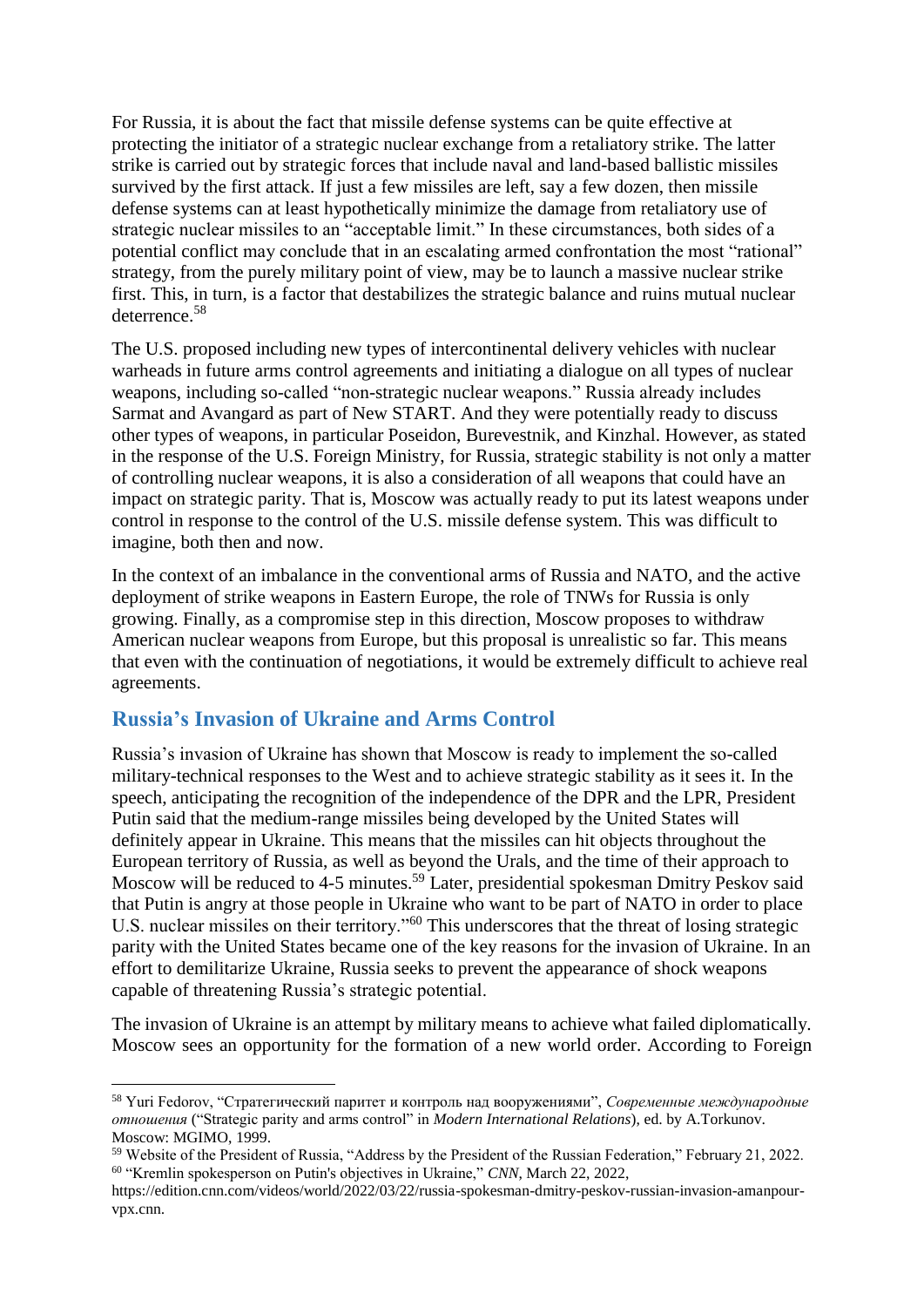Minister Sergei Lavrov, the current crisis is a fateful moment. This is an epochal moment in modern history. It reflects the battle over what the new world order will look like.<sup>61</sup> The purpose of the special military operation, according to Lavrov, was the desire to receive security guarantees that will be based on the principle of indivisible common security for Ukraine, for Russia, for all European countries.<sup>62</sup>

Putin's nuclear threats, which became the refrain of this war, were probably an attempt to achieve some kind of mirror response of the United States in the nuclear sphere. Since Russia is trying to achieve "de-escalation by escalation" in order to build a new world order where it will play an important role, it is important that the United States, as Russia's main geopolitical opponent, participate in this crisis. Escalation for de-escalation should take place with the same tools and lead to the resolution of the issues and the conclusion of agreements on security guarantees. But that didn't happen. The United States did not increase the combat readiness of its nuclear forces in response, and did not defiantly send nuclear submarines on patrol. Moscow failed to create the Caribbean Crisis-2. It was not possible to actually bring the war in Ukraine to the pan-European level. The war in Ukraine remains a war in Ukraine, not a war with NATO. Although in the minds of Moscow politicians, this war is of course with the West. $63$ 

The invasion of Ukraine has made Russia the main destabilizing force in Europe, and makes it impossible to perceive Moscow as a possible partner on any issues of European and international security. President Biden suspended negotiations with Russia on arms control. It is likely that the United States will not be ready for arms control negotiations with Russia in the next few years. Deputy Minister Sergei Ryabkov confirmed that the United States is not ready to continue the dialogue on strategic stability. However, time will pass, and they will realize that they are shooting themselves in the foot,<sup>64</sup> the diplomat said.

Nevertheless, Russia apparently managed to achieve something with the war with Ukraine. There will be no NATO in Ukraine, and there will be no missiles threatening strategic parity. However, Ukraine is only part of the problem, since Ukraine is like the next candidate for the appearance of missile threats to the Russian Federation, as Deputy Minister Andrei Rudenko said in December. "We have other countries bordering the Russian Federation, where the approach time of the strike systems is 4-5 minutes,"<sup>65</sup> Rudenko said.

In these circumstances, the Russian president will be forced to look for other ways of escalation to achieve his goals and conclude the necessary agreements. In a couple of years, Vladimir Putin may gain strength and launch an invasion of Finland in order to prevent its entry into NATO. The director of the Foreign Ministry Department, Sergei Belyaev, is already threatening that the membership of Finland and Sweden in NATO will entail military and political consequences.<sup>66</sup> Finland, like Ukraine, is located on the border with Russia and was also part of the Russian Empire, the deployment of U.S. strike weapons on its territory will also threaten strategic parity.

1779803336.html?utm\_source=yxnews&utm\_medium=desktop.

**.** 

<sup>64</sup> *RIA Novosti*, March 22, 2022, https://ria.ru/20220322/bezopasnost-1779415308.html.

<sup>65</sup> *Interfax-AVN*, December 20, 2021, https://www.militarynews.ru/story.asp?rid=1&nid=562628&lang=RU.

<sup>66</sup> Director of the Second European Department of the Russian Foreign Ministry Sergei Belyaev in a written interview with Interfax news Agency, *Interfax*, March 12, 2022,

https://www.militarynews.ru/story.asp?rid=2&nid=570993&lang=RU

<sup>61</sup> "Exclusive interview of Russian Foreign Minister Sergei Lavrov to RBC," March 16, 2022, https://tv.rbc.ru/archive/ekskluziv/6231f7f42ae5960880726f7e.

 $62$  "Exclusive interview of Russian Foreign Minister Sergei Lavrov to RT," March 18, 2022, https://russian.rt.com/world/article/977559-lavrov-intervyu-rt.

<sup>63</sup> Opinion of Presidential Aide Vladimir Medinsky and Director of the Foreign Intelligence Service Sergei Naryshkin. See: *RIA Novosti*, March 24, 2022, https://ria.ru/20220324/medinskiy-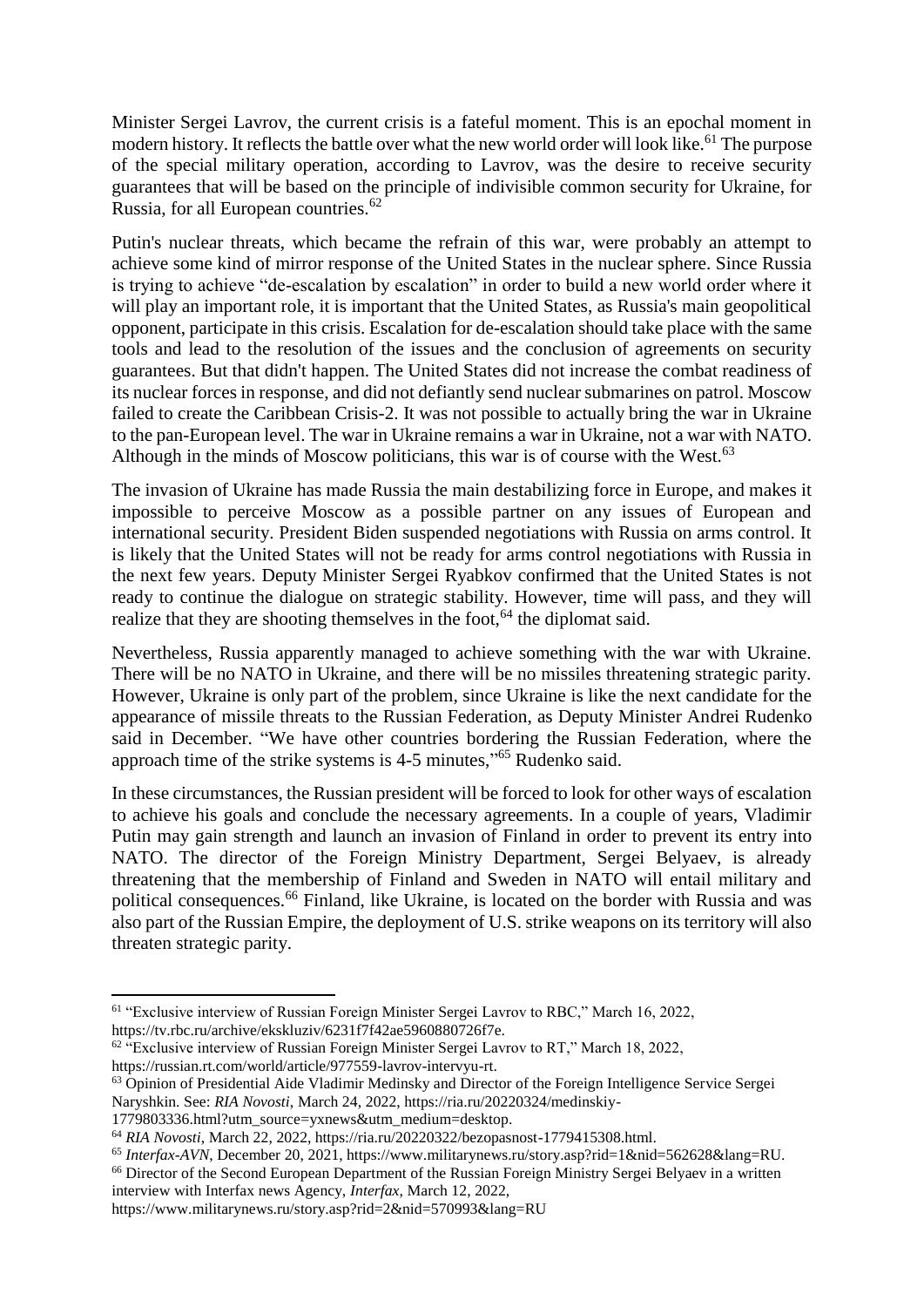Putin may threaten Latvia, Lithuania, Estonia, and Poland with which Russia has problematic relations. He may also start conducting demonstrative military exercises near the borders of these countries. Threats against these countries are already coming from Kremlin's political experts.<sup>67</sup>

A great threat remains against Georgia. Back in December, Moscow demanded to withdraw the decision of the 2008 NATO summit in Bucharest that Ukraine and Georgia would become members of the alliance.<sup>68</sup> Alternatively, Moscow called on the United States to make a unilateral commitment in a legally binding form that they would never vote for Ukraine and other countries to join NATO. Thus, all threats against Ukraine are relevant for Georgia and for all countries applying for membership in the Alliance. Moscow's threats and demonstrative military actions near the Georgian border may also become likely. Moldova, on whose territory the unrecognized Pridnestrovian Moldavian Republic, supported by Moscow, is located, will also face threats. More than two hundred thousand citizens with Russian passports live on its territory.

The increase in tension on the borders will be accompanied by nuclear threats and the continuing demands for so-called security guarantees. Even in this form, nuclear deterrence is in effect, Russia has ensured that NATO does not interfere in the war in Ukraine. Putin, seeing the power of nuclear threats, will use nuclear blackmail and the demonstration of nuclear weapons in the hope that Washington's response will involve the United States in a conflict with Russia, thereby obtaining a pretext for negotiations on security guarantees. Nuclear weapons in the rhetoric of today's Kremlin creates a dangerous dilemma for the West. On the one hand, it is difficult not to react to Moscow's threats, and not to respond by strengthening NATO's eastern flank, which is already happening. However, this response could provoke Putin to nuclear threats every time. On the other hand, it is impossible to coordinate any security agreements with Putin's Russia, when it does not fulfill them or chooses to interpret them in its own way. Under these conditions, the creation of an eastern front with hotbeds of tension on the borders with Russia awaits European security. Russian Defense Ministry has already developed a plan to strengthen the western borders of Russia with the relocation of new modern weapons systems and military units there.<sup>69</sup> Russia will probe the NATO and the United States in any direction and on any issue. Political and economic disputes and demonstrations of military force will become permanent, similar to the Cold War. Ensuring security can be accomplished by not responding to Moscow's provocations.

### **Conclusion**

**.** 

Moscow made it clear in its response to the United States<sup>70</sup> that Russia wants to agree on security architecture in Europe. Without this agreement, possible deals on some narrow issues of arms control and mitigation of military risks will not be long-lasting. That is, all the strike weapons of NATO countries affect the architecture of European security, and agreements on certain issues do not reduce strategic threats to Russia's security. In this context, the results of the Russian-Ukrainian war will not affect it much either.

<sup>&</sup>lt;sup>67</sup> Political expert Sergei Mikheev on the air of the program "Evening with Vladimir Solovyov" on the "Russia 1" TV channel, See: VK, March 22, 2022, https://vk.com/wall-51890114\_180616.

<sup>68</sup> Interview with Russian Deputy Foreign Minister Sergei Ryabkov to Interfax news agency, accessed December 17, 2021[, https://www.militarynews.ru/story.asp?rid=2&nid=562549&lang=RU.](https://www.militarynews.ru/story.asp?rid=2&nid=562549&lang=RU)

<sup>&</sup>lt;sup>69</sup> "Meeting with permanent members of Security Council," Website of the President of Russia, accessed March 11, 2022, http://en.kremlin.ru/events/president/news/67960.

<sup>&</sup>lt;sup>70</sup> Website of the Russian Foreign Ministry, "Press release on submitting a written reaction to the US response concerning security guarantees," February 17, 2022.